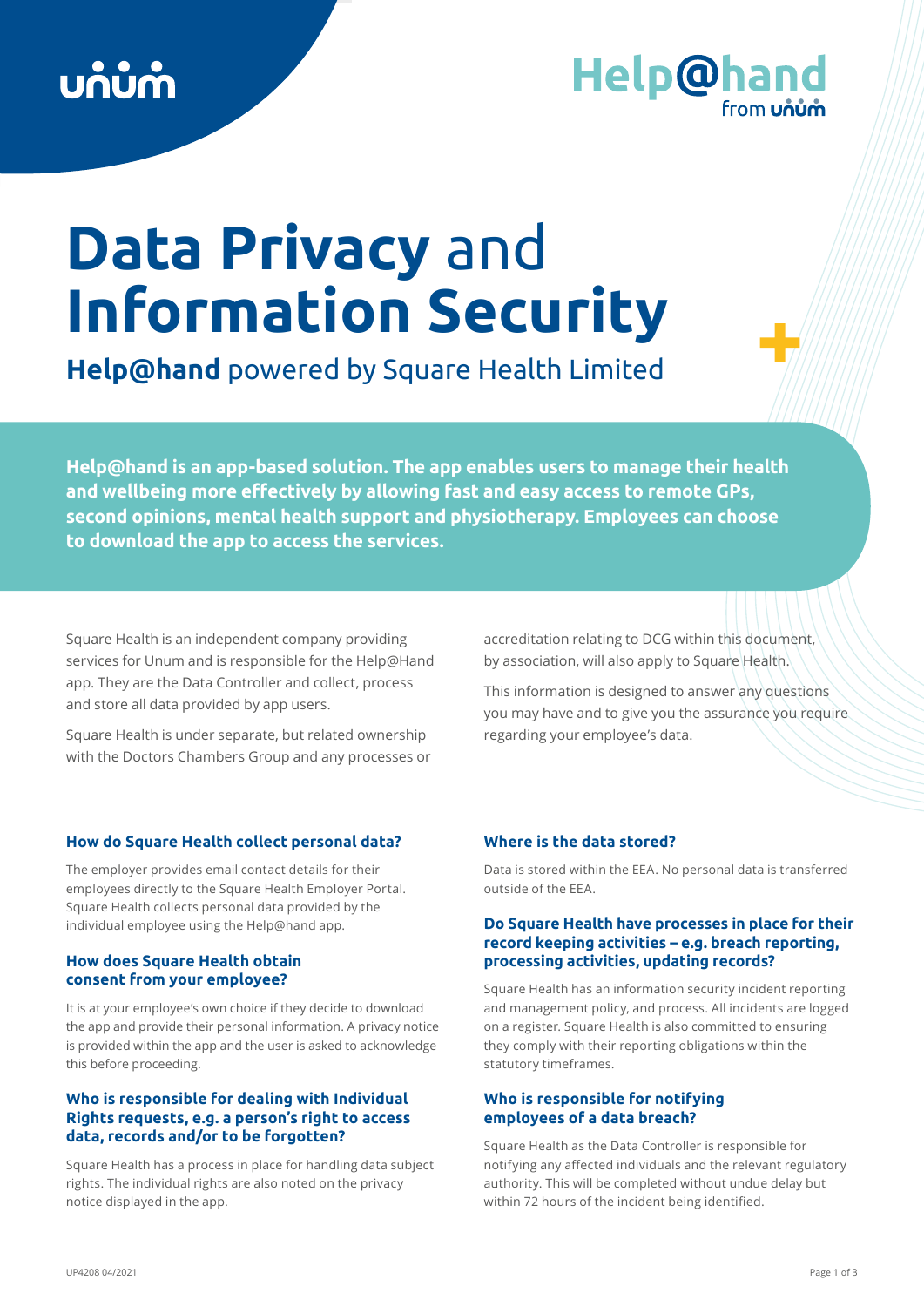## **What is Square Health's approach to record retention and data disposal?**

Data is retained for 10 years. An application in place automatically removes the data/information after 10 years.

#### **Are Square Health's staff trained on compliance with GDPR?**

All staff have undertaken information security and GDPR awareness and competency training. This is carried out annually or when there is any change in the guidance.

#### **How has Unum ensured that the 'Help at hand' app meets our security requirements?**

We have completed our thorough security due diligence process which is applied to all relevant third parties and subcontractors. We also make sure this is an ongoing process and robust contractual clauses are in place.

## **What certifications do Square Health hold?**

They demonstrate commitment to keeping the data they hold safe and secure through successfully achieving ISO 27001.



## **What security measures do Square Health have in place?**

**Square Health has multiple layers of technical and network security to provide robust protection from the changing landscape of cyber threats. These include:**

- **Data Centres** The infrastructure is hosted in Ireland data centres. The centres are managed by industry leading datacentre providers and are purpose built with full UPS backup generators, airlocks, manned 24/7 security, access card readers, biometric security and a manned reception
- **Access control**  Access to personal data is limited on a 'need to know' basis. System and Physical Access reviews are carried out on a quarterly basis.
- **Data Classification** All client data is classified as client confidential and it is retained until instructed to be deleted.
- **Access authentication** Each user has been given a unique identifier to allow access to personal data. Square Health have a policy which is shared with staff to ensure they understand the need for complex passwords which are enforced on all unique identities.
- **Automatic Screen Savers** All desktops have been configured with an automatic screen saver. Users are also trained to ensure desktops are locked when workstations are left unattended. Inactivity on a computer requires the user to re-establish access.
- **Anti-virus software** Anti-virus software is installed through the DCG network.
- **Firewall**  All DCG networks are protected by enterprise-class firewall devices which are configured into multiple zones and VLANS to increase security to personal data in live and test environments.
- **Software patching** Patches are applied from a centralised software solution to ensure that vulnerabilities are not exposed.
- **Remote access** DCG only allow remote access to a limited number of staff. Remote access is controlled via firewall VPN rules.
- **Wireless Networks** DCG have identified that wi-fi access is a risk to personal data, so wireless technology is not enabled on their private network.
- **Portable Devices** Laptops and smart phones are vulnerable to theft and accidental loss, so DCG consider it essential to ensure whole disk encryption is used. In the case of smartphones, strong passwords are required at start-up and after several minutes of inactivity. If a device is lost, steps are taken immediately to ensure that the remote memory wipe facility is activated. Staff allocated such devices are made familiar with the relevant procedures.
- **Logs and audit trails** An auditing and logging solution helps technical staff to audit and review these logs from a central location. Restricted access has been given to users within IT to review and analyse certain events. The solution can identify the username that accessed a file and the time of the access. A log of alterations made, along with author/ editor is created.
- **Backup systems** Data is backed up regularly with near real-time site to site replication.